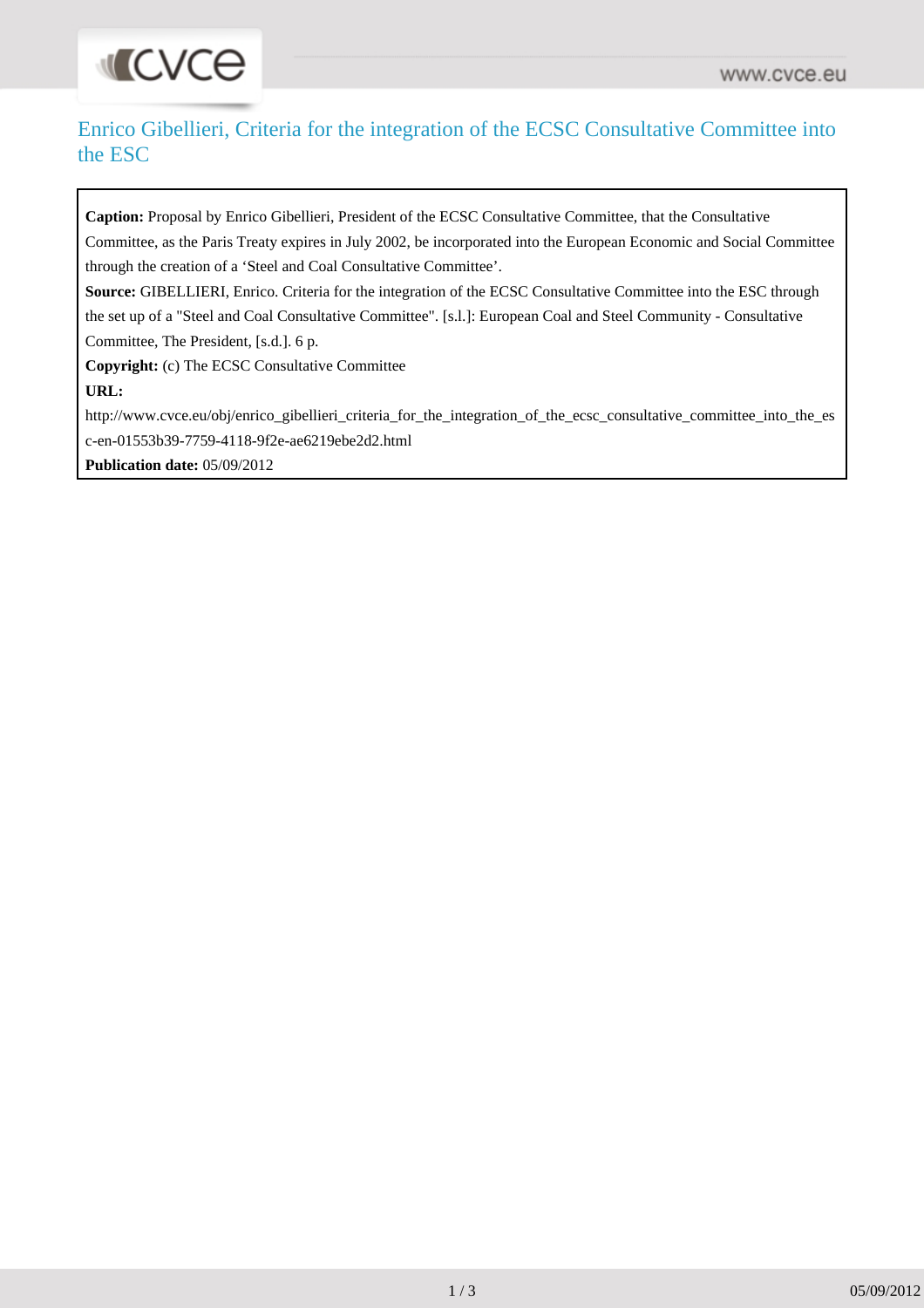# **MICVCE**

**Criteria for the integration of ECSC Consultative Committee into the ESC through the set up of a "Steel and Coal Consultative Committee"**

The present paper should be considered as a proposal from the President of the ECSC Consultative Committee.

### **1 – Preamble**

The ground on which paragraphs 2 and 3 are based upon is constituted by the following:

• the Commission's proposal for the integration of the ECSC structured sectoral dialogue as practised for several years in the ECSC Consultative Committee ;

• the subsequent agreement reached between ECSC Consultative Committee and Economic and Social Committee ;

• the speech delivered on 28th November by President Prodi in front of the Plenary Assembly of the ESC.

### **2 – Repartition**

Taking as a basis the agreement between the Commission and the ECSC of having 30 members from ECSC Consultative Committee for both the steel and coal sectors, two repartition levels must be taken into consideration:

a) the repartition of members between the two sectors ;

b) the repartition of members among categories.

### **2.1 - Repartition of members between the two sectors**

The actual repartition between the steel and coal representatives inside the present ECSC Consultative Committee is about 70% for steel and 30% for coal. A similar proportion has also been established by the Commission for the repartition of the post-ECSC research funds, on the basis of the levy on the steel and coal production over the entire duration of the ECSC Treaty. This would lead to the result of having 21 members for the steel sector and 9 members for the coal sector.

### **2.2 - Repartition of members among categories**

At present, the ECSC Consultative Committee is composed of three categories - workers producers, consumers and dealers - with the same number of members. Two alternatives (hereafter named as A and B) are foreseeable:

 $2.2.1 - A$ 

By keeping today's structure of three categories, the repartition would be 7 members for workers, producers, consumers/dealers in the steel sector and 3 members for workers, producers and consumers/dealers in the coal sector.

 $2.2 - B$ 

Since in Group 3 of the ESC the consumers and dealers are already represented as such, the total number of members from the ESCS Committee could be shared for each sector between the respective workers' and producers' representatives. This proposal would result in 11 members respectively for the steel workers and producers and in 4 members for the coal workers and producers.

### **3 – Nomination**